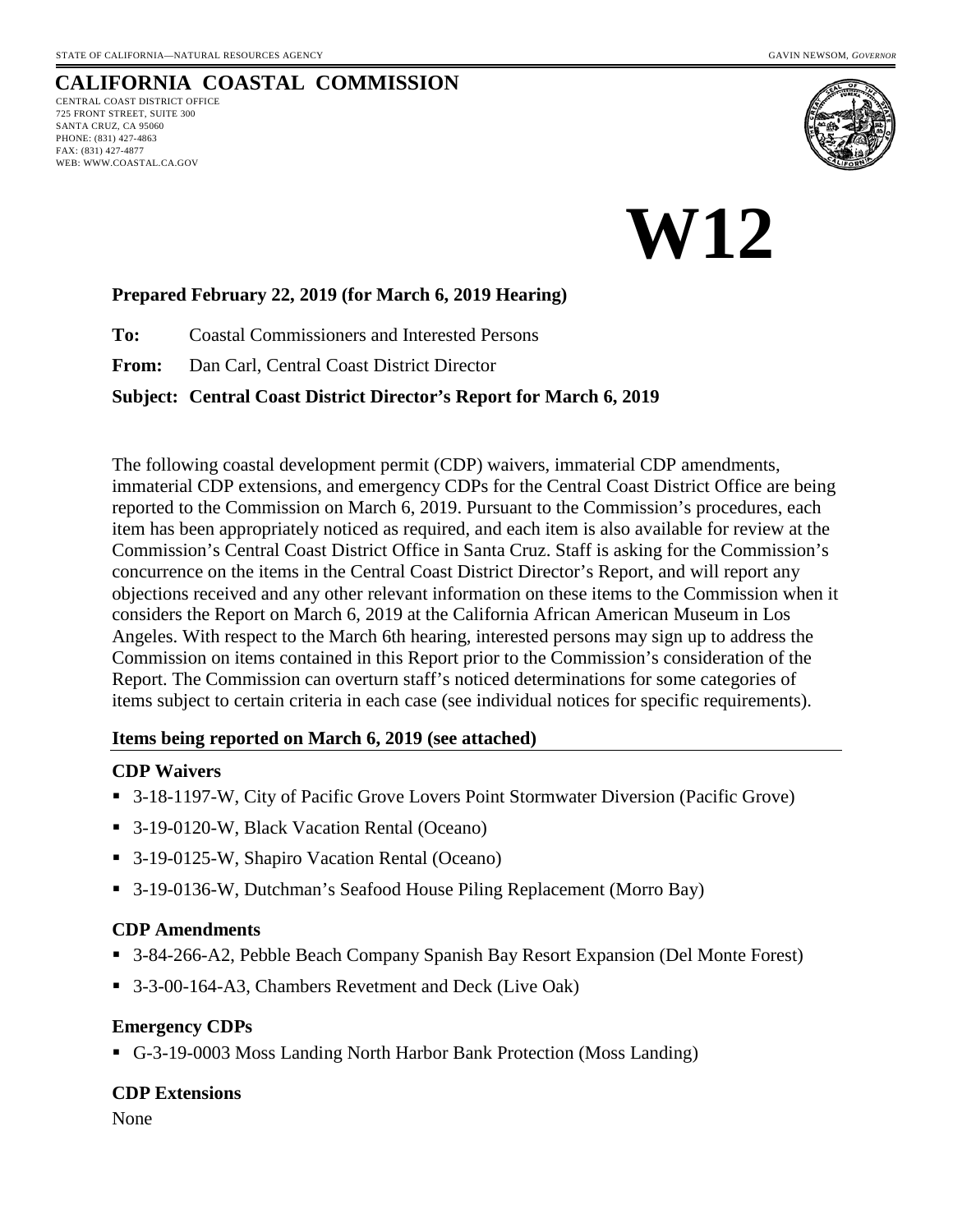#### **CALIFORNIA COASTAL COMMISSION** CENTRAL COAST DISTRICT OFFICE 725 FRONT STREET, SUITE 300 SANTA CRUZ, CA 95060 PHONE: (831) 427-4863 FAX: (831) 427-4877 WEB: WWW.COASTAL.CA.GOV



# **NOTICE OF PROPOSED PERMIT WAIVER**

| Date: | February 20, 2019 |
|-------|-------------------|
|-------|-------------------|

**To:** All Interested Parties

- **From:** Susan Craig, Central Coast District Manager Brian O'Neill, Coastal Planner
- **Subject: Coastal Development Permit (CDP) Waiver 3-18-1197-W**  Applicant: City of Pacific Grove

### **Proposed Development**

Installation of approximately 1,600 feet of new underground stormwater piping, replacement of approximately 1,600 feet of existing underground clay stormwater piping with new polyvinyl chloride piping, and installation of new valve vaults, all within the City right-of-way along Ocean View Boulevard, Caledonia Avenue, Jewell Avenue, and Del Monte Boulevard within the Lovers Point and Sea Palm watersheds in the City of Pacific Grove, Monterey County.

### **Executive Director's Waiver Determination**

Pursuant to Title 14, Section 13238 of the California Code of Regulations, and based on project plans and information submitted by the Applicant regarding the proposed development, the Executive Director of the Coastal Commission hereby waives the requirement for a CDP for the following reasons:

The proposed project is part of a larger stormwater infrastructure improvement project that is partially located within the coastal zone. The purpose of the project is to divert stormwater and dry weather flows within two separate watersheds for treatment and reuse. The project would divert flows into two underground storage tanks, which would both be located outside of the coastal zone. The stored water would then be metered out and transferred into the coastal zone (via a combination of proposed new and proposed replacement piping) to two existing lift stations, both located seaward of Ocean View Boulevard. This water would then be pumped to the regional wastewater treatment plant for treatment and reuse. The proposed project would reduce runoff to and improve water quality in the adjacent Lovers Point State Marine Reserve, as well as provide additional water to the region for beneficial reuse. Access along the Recreational Trail will remain open during all phases of construction. The project includes Best Management practices to protect water quality, including erosion and sediment controls, spill prevention measures, and good housekeeping practices. In sum, the proposed project will improve water quality and will not adversely impact coastal resources, and thus is consistent with the Coastal Act.

### **Coastal Commission Review Procedure**

This waiver is not valid until the waiver has been reported to the Coastal Commission. This waiver is proposed to be reported to the Commission on March 6, 2019, in Los Angeles. If four or more Commissioners object to this waiver at that time, then the application shall be processed as a regular CDP application.

**If you have any questions about the proposal or wish to register an objection, please contact Brian O'Neill in the Central Coast District office.**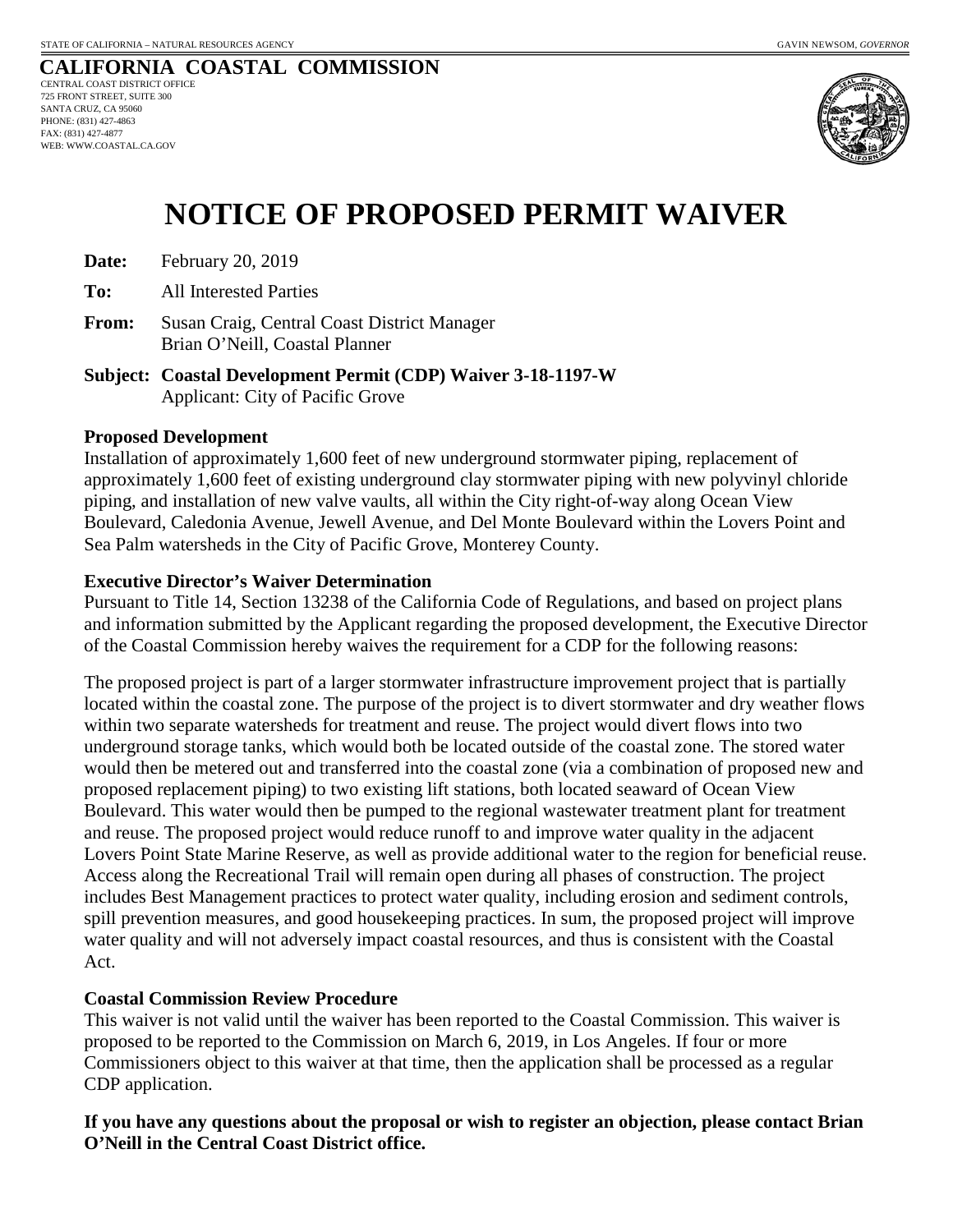#### **CALIFORNIA COASTAL COMMISSION** CENTRAL COAST DISTRICT OFFICE 725 FRONT STREET, SUITE 300 SANTA CRUZ, CA 95060 PHONE: (831) 427-4863 FAX: (831) 427-4877 WEB: WWW.COASTAL.CA.GOV



# **NOTICE OF PROPOSED PERMIT WAIVER**

| Date: | February 20, 2019 |
|-------|-------------------|
|-------|-------------------|

**To:** All Interested Parties

- **From:** Susan Craig, Central Coast District Manager Brian O'Neill, Coastal Planner
- **Subject: Coastal Development Permit (CDP) Waiver 3-19-0120-W**  Applicants: Kelle and Glenn Black

### **Proposed Development**

Use of an existing single-family residence as a short-term vacation rental, located at 340 Juanita Avenue in the community of Oceano, San Luis Obispo County (APN 061-022-008).

### **Executive Director's Waiver Determination**

Pursuant to Title 14, Section 13238 of the California Code of Regulations, and based on project plans and information submitted by the Applicants regarding the proposed development, the Executive Director of the California Coastal Commission hereby waives the requirement for a CDP for the following reasons:

The proposed vacation rental is located in an area of San Luis Obispo County where the Commission retains coastal permitting authority. For proposed vacation rentals in areas where the County retains CDP authority, the County typically applies the operational and enforcement standards for vacation rentals<sup>[1](#page-2-0)</sup> found within Coastal Zone Land Use Ordinance (CZLUO) Section 23.08.165, including a maximum number of rental tenancies allowed per month, the maximum number of occupants allowed in the unit, parking and vehicle-trip requirements, noise limits, and designation of a 24-hour property manager or contact person. These standards are designed to minimize and avoid impacts to surrounding property owners, while still providing a Coastal Act and LCP priority visitor-serving use within residential areas. In this case, the Applicants have incorporated the CZLUO Section 23.08.165 requirements into the project description for the proposed vacation rental. Based on the above project components, the use of this residence as a vacation rental will enhance visitor-serving amenities at this location and will not have any significant adverse impacts on coastal resources, including public access.

### **Coastal Commission Review Procedure**

This waiver is not valid until the waiver has been reported to the Coastal Commission. This waiver is proposed to be reported to the Commission on March 6, 2019, in Los Angeles. If four or more Commissioners object to this waiver at that time, then the application shall be processed as a regular CDP application.

### **If you have any questions about the proposal or wish to register an objection, please contact Brian O'Neill in the Central Coast District office.**

<span id="page-2-0"></span> $\overline{a}$ In May 2003, the Commission approved the vacation rental ordinance as part of the County's Implementation Plan in LCP amendment SLO-MAJ-1-01 Part A.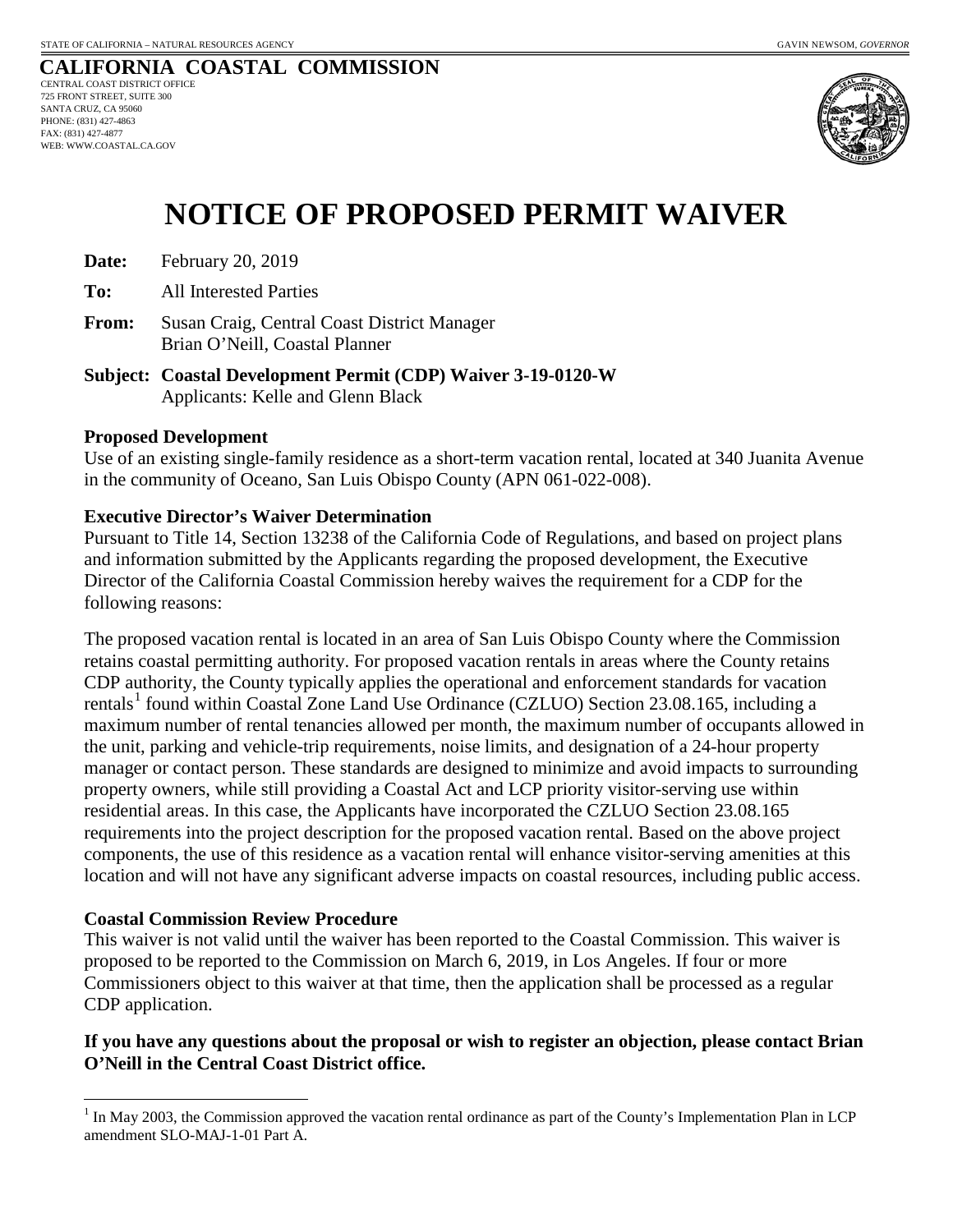#### **CALIFORNIA COASTAL COMMISSION** CENTRAL COAST DISTRICT OFFICE 725 FRONT STREET, SUITE 300 SANTA CRUZ, CA 95060 PHONE: (831) 427-4863 FAX: (831) 427-4877 WEB: WWW.COASTAL.CA.GOV



# **NOTICE OF PROPOSED PERMIT WAIVER**

| Date: | February 20, 2019 |
|-------|-------------------|
|-------|-------------------|

**To:** All Interested Parties

- **From:** Susan Craig, Central Coast District Manager Brian O'Neill, Coastal Planner
- **Subject: Coastal Development Permit (CDP) Waiver 3-19-0125-W**  Applicants: Melany and Jonathan Shapiro

### **Proposed Development**

Use of an existing single-family residence as a short-term vacation rental, located at 632 Mendel Drive in the community of Oceano, San Luis Obispo County (APN 061-041-001).

### **Executive Director's Waiver Determination**

Pursuant to Title 14, Section 13238 of the California Code of Regulations, and based on project plans and information submitted by the Applicants regarding the proposed development, the Executive Director of the California Coastal Commission hereby waives the requirement for a CDP for the following reasons:

The proposed vacation rental is located in an area of San Luis Obispo County where the Commission retains coastal permitting authority. For proposed vacation rentals in areas where the County retains CDP authority, the County typically applies the operational and enforcement standards for vacation rentals<sup>[1](#page-3-0)</sup> found within Coastal Zone Land Use Ordinance (CZLUO) Section 23.08.165, including a maximum number of rental tenancies allowed per month, the maximum number of occupants allowed in the unit, parking and vehicle-trip requirements, noise limits, and designation of a 24-hour property manager or contact person. These standards are designed to minimize and avoid impacts to surrounding property owners, while still providing a Coastal Act and LCP priority visitor-serving use within residential areas. In this case, the Applicants have incorporated the CZLUO Section 23.08.165 requirements into the project description for the proposed vacation rental. Based on the above project components, the use of this residence as a vacation rental will enhance visitor-serving amenities at this location and will not have any significant adverse impacts on coastal resources, including public access.

### **Coastal Commission Review Procedure**

This waiver is not valid until the waiver has been reported to the Coastal Commission. This waiver is proposed to be reported to the Commission on March 6, 2019, in Los Angeles. If four or more Commissioners object to this waiver at that time, then the application shall be processed as a regular CDP application.

### **If you have any questions about the proposal or wish to register an objection, please contact Brian O'Neill in the Central Coast District office.**

<span id="page-3-0"></span> $\overline{a}$ In May 2003, the Commission approved the vacation rental ordinance as part of the County's Implementation Plan in LCP amendment SLO-MAJ-1-01 Part A.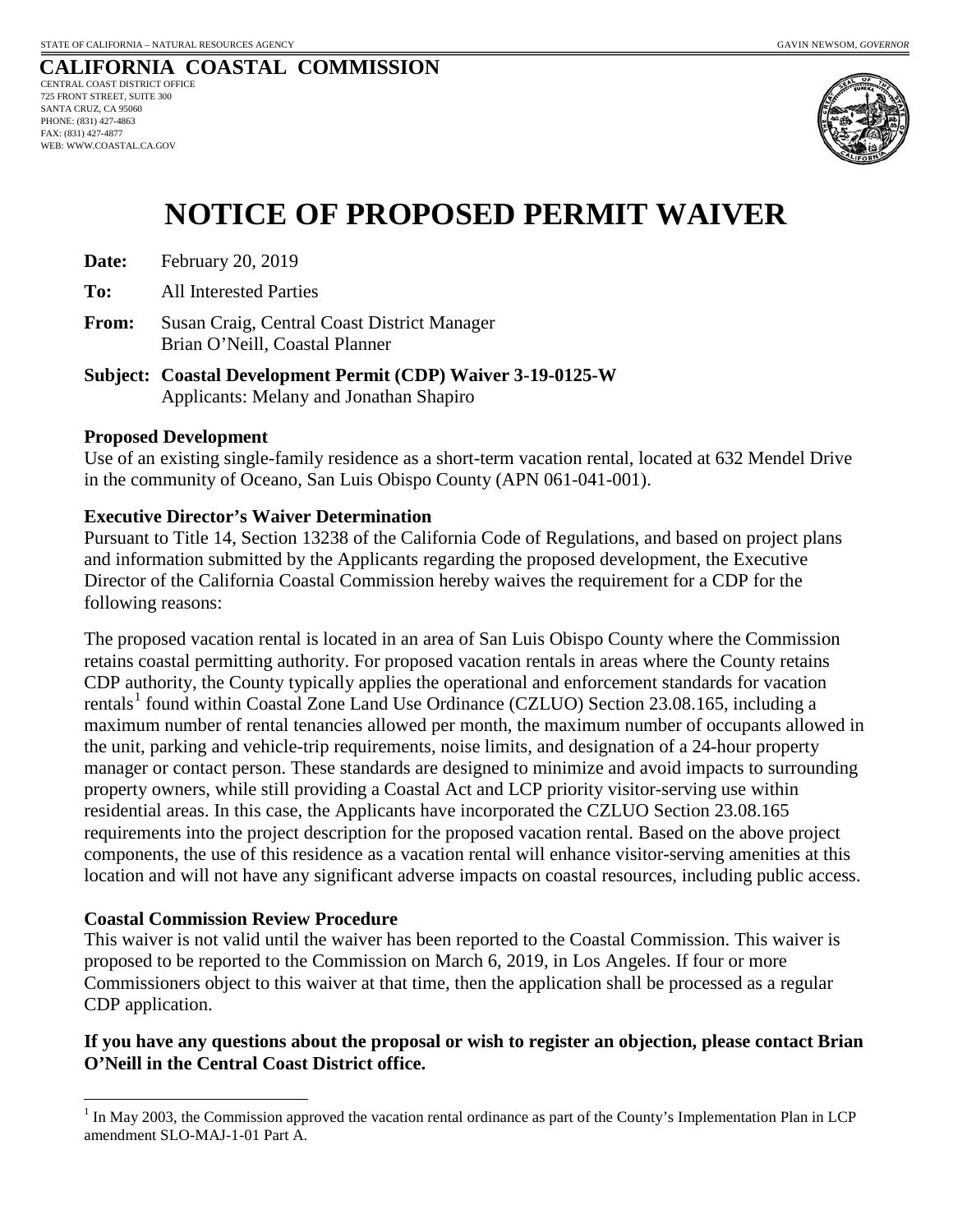#### **CALIFORNIA COASTAL COMMISSION** CENTRAL COAST DISTRICT OFFICE 725 FRONT STREET, SUITE 300 SANTA CRUZ, CA 95060 PHONE: (831) 427-4863 FAX: (831) 427-4877 WEB: WWW.COASTAL.CA.GOV



# **NOTICE OF PROPOSED PERMIT WAIVER**

**Date:** February 20, 2019

**To:** All Interested Parties

- **From:** Susan Craig, Central Coast District Manager Alexandra McCoy, Coastal Planner
- **Subject: Coastal Development Permit (CDP) Waiver 3-19-0136-W**  Applicant: Leon Van Beurden on behalf of Van Beurden Investments

### **Proposed Development**

Installation of one steel pile wrapped in a marine-grade epoxy/polyurethane coating beneath an existing cross-beam that supports the Dutchman Seafood House's Harborwalk and outdoor patio area, at 701 Embarcadero (Lease Sites 78-82 and 78W-82W) in Morro Bay, San Luis Obispo County.

### **Executive Director's Waiver Determination**

Pursuant to Title 14, Section 13252 of the California Code of Regulations, and based on project plans and information submitted by the Applicant regarding the proposed development, the Executive Director of the California Coastal Commission hereby waives the requirement for a CDP for the following reasons:

The proposed development would install one new pile to replace the function of an existing, damaged pile that supports a large cross-beam for the Harborwalk and an outdoor patio area. The fiber-reinforced polymer jacket of the existing wood pile is compromised by a severe crack approximately two feet down from the top of the piling, which places the Harborwalk and outdoor patio area at risk and requires immediate action for safety purposes. The project will include installation of a steel pile immediately adjacent to and on the offshore side of the existing, compromised wooden pile in order to support the deck. The steel pile's exterior surface will be coated with a marine-grade epoxy/polyurethane coating, which is an acceptable coating per the Commission's water quality staff. The existing and proposed piling are located within the footprint of existing riprap where neither eelgrass nor eelgrass habitat is present. The Applicant has incorporated the Commission's standard Best Management Practices (BMPs) for overwater structures and pile driving into the project description and plans. These BMPs protect the marine environment by ensuring collection and containment of construction debris, spill prevention, and general good housekeeping of the site at all times. The work is expected to last up to 30 days and the Harborwalk will be closed to the public during that period, but, as noted above, the work and associated closure are necessary to maintain safe public access at the site. Public access at the site will be restored after the work is completed. Accordingly, the project will not have any significant adverse impacts on coastal resources, including public access to the shoreline.

### **Coastal Commission Review Procedure**

This waiver is not valid until it has been reported to the Coastal Commission. This waiver is proposed to be reported to the Commission on March 6, 2019, in Los Angeles. If three or more Commissioners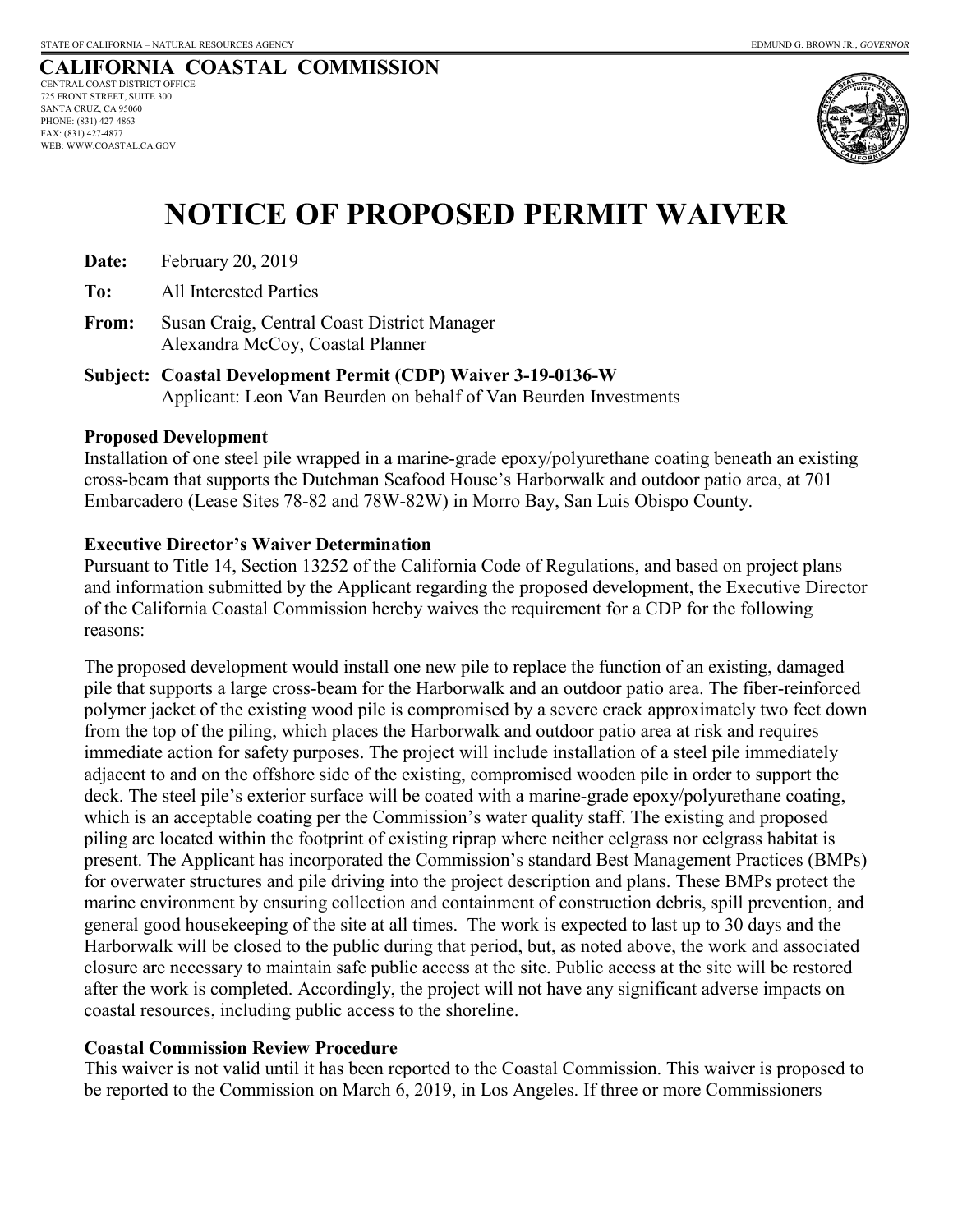### **NOTICE OF PROPOSED PERMIT WAIVER**

CDP Waiver 3-19-0136-W (Dutchman's Seafood House Piling Installation)

Page 2

object to this waiver at that time, then the application shall be processed as a regular CDP application.

**If you have any questions about the proposal or wish to register an objection, please contact Alexandra McCoy in the Central Coast District office.**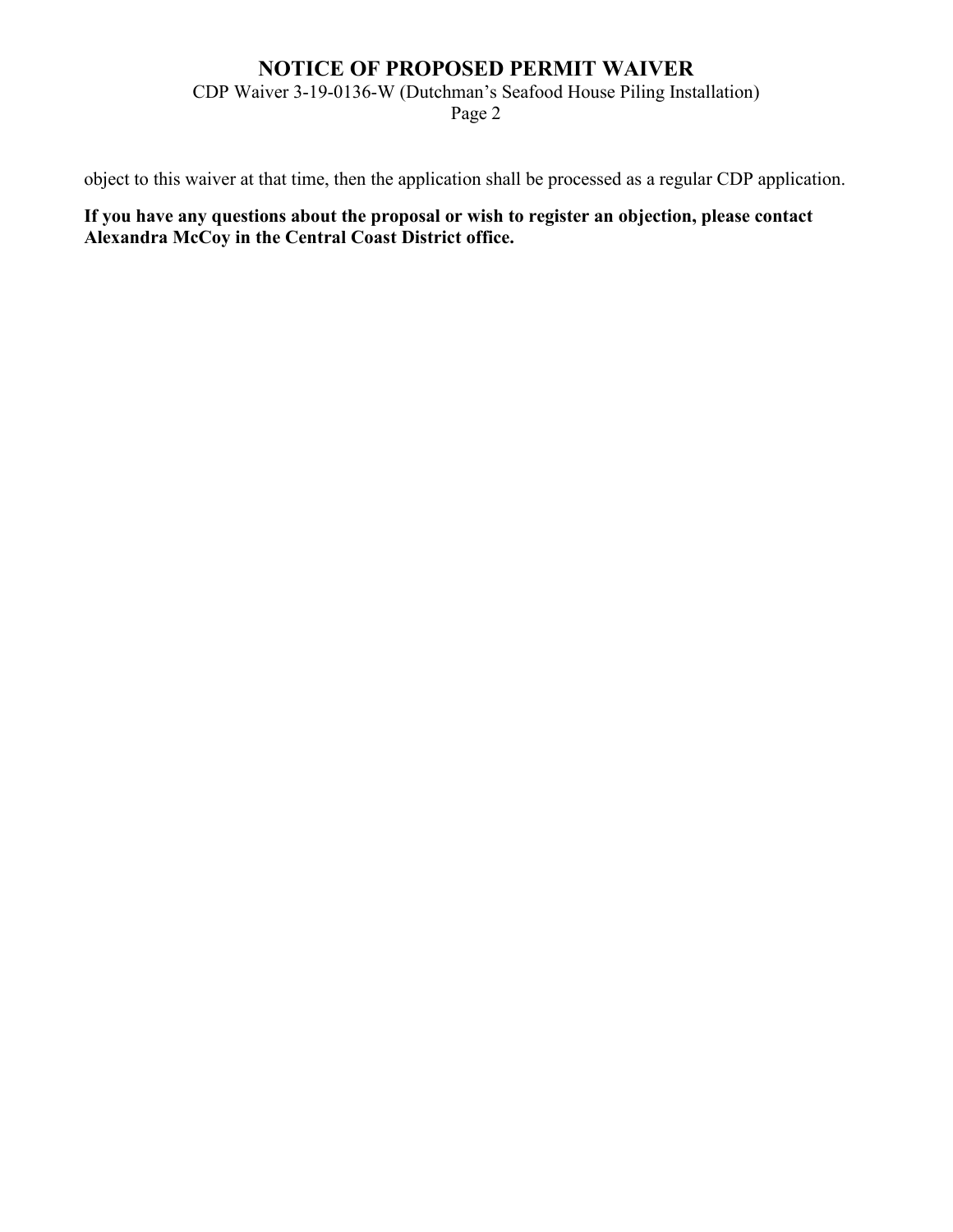#### **CALIFORNIA COASTAL COMMISSION** CENTRAL COAST DISTRICT OFFICE 725 FRONT STREET, SUITE 300 SANTA CRUZ, CA 95060 PHONE: (831) 427-4863 FAX: (831) 427-4877 WEB: WWW.COASTAL.CA.GOV



# **NOTICE OF PROPOSED PERMIT AMENDMENT**

- **Date:** February 20, 2019
- **To:** All Interested Parties
- **From:** Susan Craig, Central Coast District Manager Katie Butler, Coastal Planner
- **Subject: Proposed Amendment to Coastal Development Permit (CDP) 3-84-226**  Applicant: Pebble Beach Company (PBC)

### **Original CDP Approval**

CDP 3-84-226 was approved by the Coastal Commission on March 28, 1985 and provided for the construction of the Spanish Bay resort, condominiums, and golf course (now collectively known as the Inn at Spanish Bay) in the Del Monte Forest area of unincorporated Monterey County.

### **Proposed CDP Amendment**

-

CDP 3-84-226 would be amended to allow for an additional 40 visitor-serving units at the Inn at Spanish Bay. Specifically, Special Condition 1a of CDP 3-84-226, which allows for a total of 270 visitor-serving units at the Inn at Spanish Bay, would be amended to allow for a total of 310 visitor-serving units. The Commission's reference number for this proposed amendment is **3-84-226-A2**.

### **Executive Director's Immateriality Determination**

Pursuant to Title 14, Section 13166(b) of the California Code of Regulations, the Executive Director of the California Coastal Commission has determined that the proposed CDP amendment is immaterial for the following reasons:

On May 9, 2012, the Commission approved LCP amendment 1-12 Part 1 (Del Monte Forest LCP update and Pebble Beach Company (PBC) Concept Plan) which allowed for, among other things, up to 80 new visitor-serving units at the Inn at Spanish Bay, up to 60 new units at the Lodge at Pebble Beach, and a new 100-room resort hotel, subject to policies protecting coastal resources, including lower-cost accommodations, environmentally sensitive habitat areas (ESHA), and public coastal access. Monterey County approved the development envisioned and authorized by the LCP amendment, including 40 of the additional 80 units at the Inn at Spanish Bay, on June 19, 2012 (CDP PLN100138, Board of Supervisors Resolution No. 12-149). However, because the Inn at Spanish Bay was originally authorized by the Commission's 1985 CDP, that CDP must also be amended to specifically include the additional units. In other words, the purpose of this amendment is to modify the original Inn at Spanish Bay CDP 3-84-226 to reflect and be consistent with the 2012 LCP amendment and the 2012 County CDP approval. $<sup>1</sup>$ </sup>

 $1$  If PBC wanted to pursue development of the 40 additional visitor-serving units allowed by the LCP (for a total of 80), CDP 3-84-226 would require an additional amendment, and the County's 2012 CDP (PLN100138) would require an amendment as well.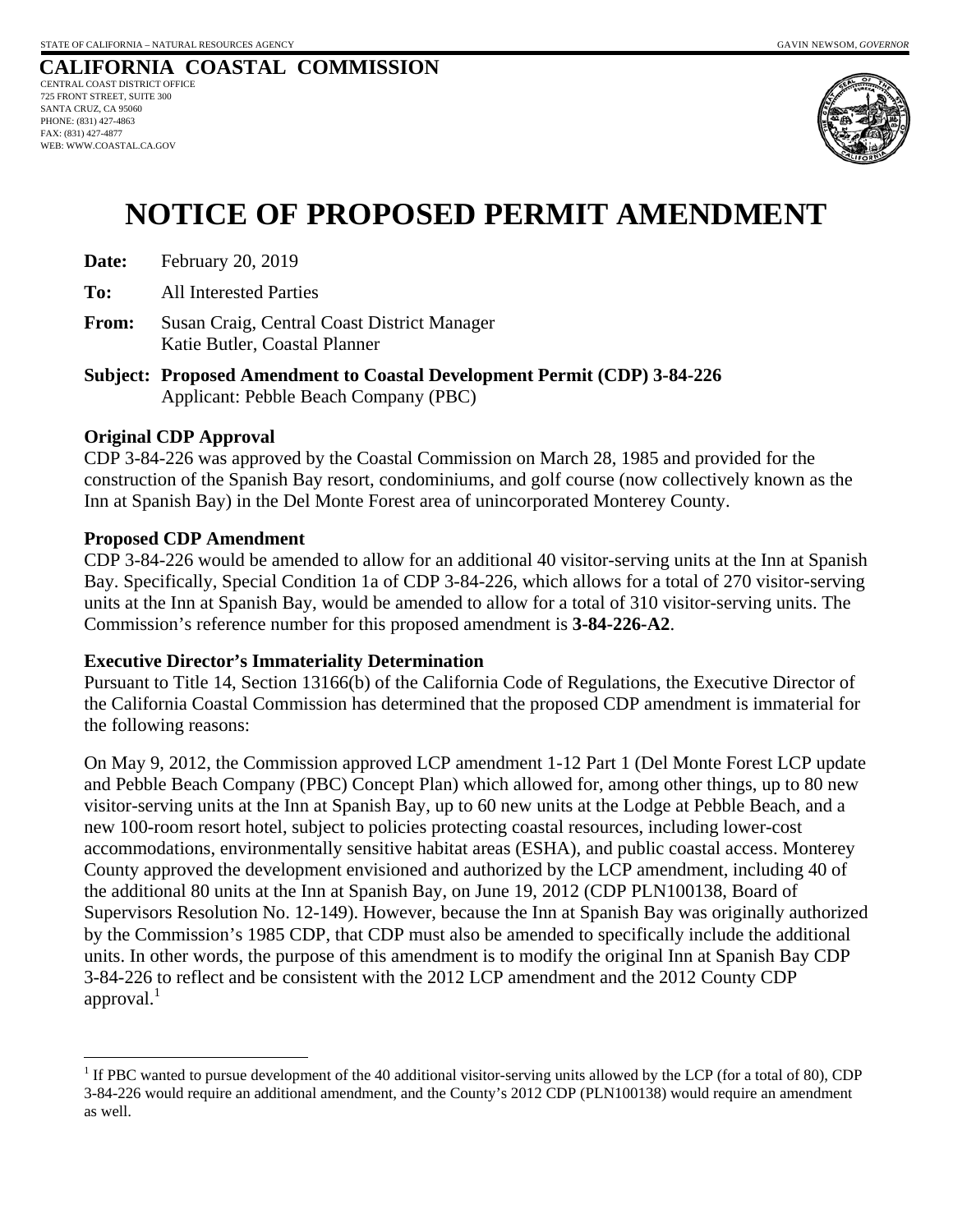### **NOTICE OF PROPOSED PERMIT AMENDMENT**

CDP 3-84-226 (Inn at Spanish Bay) Proposed Amendment 3-84-226-A2 Page 2

With respect to lower-cost accommodations, in its approval of the LCP amendment, the Commission found that all of the envisioned hotel rooms would be higher priced, but that the amendment was consistent with Coastal Act Section 30213 (which requires the protection, encouragement, and provision of lower-cost visitor facilities) because it included a policy that required PBC to pay a fee to provide for lower-cost visitor-serving accommodations in the Coastal Zone upon approval of any CDP that approved the construction of any of the above-described new overnight accommodations. That CDP included the lower-cost overnight accommodations fee payment as required by the LCP, and PBC has begun to make payments accordingly. In addition, the proposed new visitor-serving units are otherwise consistent with all other applicable Coastal Act and LCP requirements, including related to public services, environmentally sensitive habitat, public access, and visual resources.

In sum, the proposed amendment will allow for the additional 40 units at the Inn at Spanish Bay, consistent with the certified Monterey County LCP.

### **Coastal Commission Review Procedure**

The CDP will be amended as proposed if no written objections are received in the Central Coast District office within ten working days of the date of this notice. If such an objection is received, the objection and the Executive Director's response to it will be reported to the Commission on March 6, 2019, in Los Angeles. If three or more Commissioners object to the Executive Director's determination of immateriality at that time, then the application shall be processed as a material CDP amendment.

**If you have any questions about the proposal or wish to register an objection, please contact Katie Butler in the Central Coast District office.**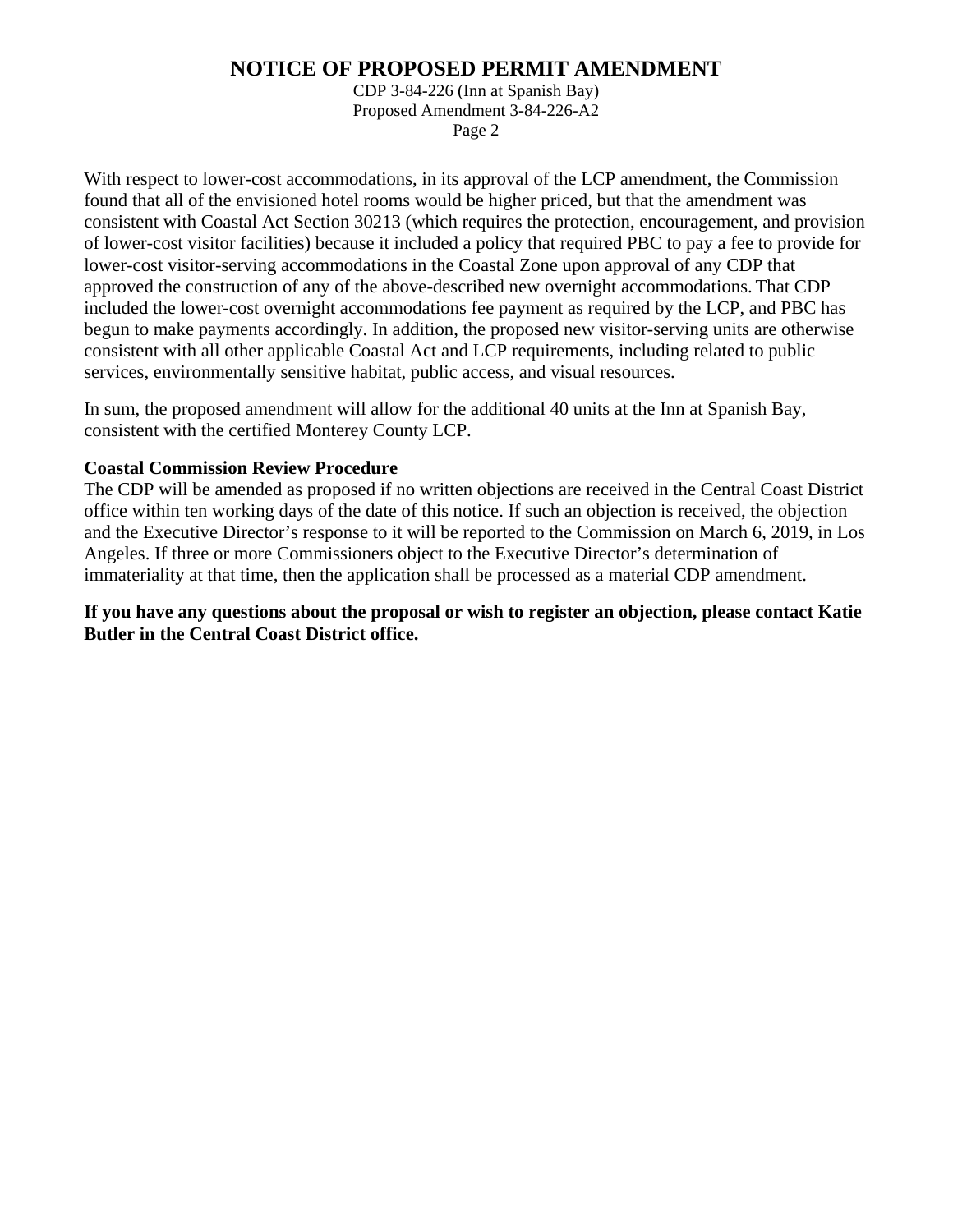#### **CALIFORNIA COASTAL COMMISSION** CENTRAL COAST DISTRICT OFFICE 725 FRONT STREET, SUITE 300 SANTA CRUZ, CA 95060 PHONE: (831) 427-4863 FAX: (831) 427-4877 WEB: WWW.COASTAL.CA.GOV



# **NOTICE OF PROPOSED PERMIT AMENDMENT**

- **Date:** February 20, 2019
- **To:** All Interested Parties
- **From:** Susan Craig, Central Coast District Manager Rainey Graeven, Coastal Planner
- **Subject: Proposed Amendment to Coastal Development Permit (CDP) 3-00-164**  Applicant: Kevin Chambers

### **Original CDP Approval**

CDP 3-00-164 was approved by the Coastal Commission on April 14, 2004 and provided for the reconstruction of an existing deck and an existing revetment located seaward of an existing singlefamily residence at 101  $26<sup>th</sup>$  Avenue, immediately adjacent to the  $26<sup>th</sup>$  Avenue Beach public coastal access overlook and stairway, in the unincorporated Live Oak region of Santa Cruz County. CDP 3-00- 164 was previously amended twice, including on September 6, 2007 to modify the approved project to replace the wood deck boards with colorized/textured concrete; to replace the rock under the deck with colorized sculpted concrete; to replace the planter box landscaping system with tree wells; and to add Brewer's saltbush to the list of non-native invasive native plant species to be used for screening (see CDP 3-00-164-A1). CDP 3-00-164 was again amended on December 11, 2009 to replace the previously approved stainless-steel cable deck railing with a clear, non-reflective glass railing (see CDP 3-00-164- A2).

### **Proposed CDP Amendment**

CDP 3-00-164 would be amended to: 1) reinstate the revetment maintenance agreement (which expired on April 15, 2009) to provide for ongoing revetment maintenance through April 15, 2024; 2) reconfigure the revetment slope to a 1.5H:1V gradient and retrieve and restack any fugitive rock in a configuration consistent with the base CDP; 3) modify the vegetative screening atop the revetment and under the deck, including the removal of small rocks to expose the underlying topsoil and the installation of new cypress tree plantings to provide enhanced vegetative screening as intended under the base CDP, as amended; and 4) install horizontal wire fencing beneath the deck at six-inch intervals. The Commission's reference number for this proposed amendment is **3-00-164-A3.**

### **Executive Director's Immateriality Determination**

Pursuant to Title 14, Section 13166(b) of the California Code of Regulations, the Executive Director of the California Coastal Commission has determined that the proposed CDP amendment is immaterial for the following reasons:

The proposed project includes components that were previously approved by the Commission that have lapsed and/or expired, and other minor modifications that seek to achieve the intent of the base CDP, as amended. Parts of the revetment have slumped over time, and thus the proposed project includes reconfiguring the revetment to the originally approved gradient of 1.5H:1V, and reinstating the revetment maintenance agreement to allow for regular and ongoing revetment maintenance (e.g.,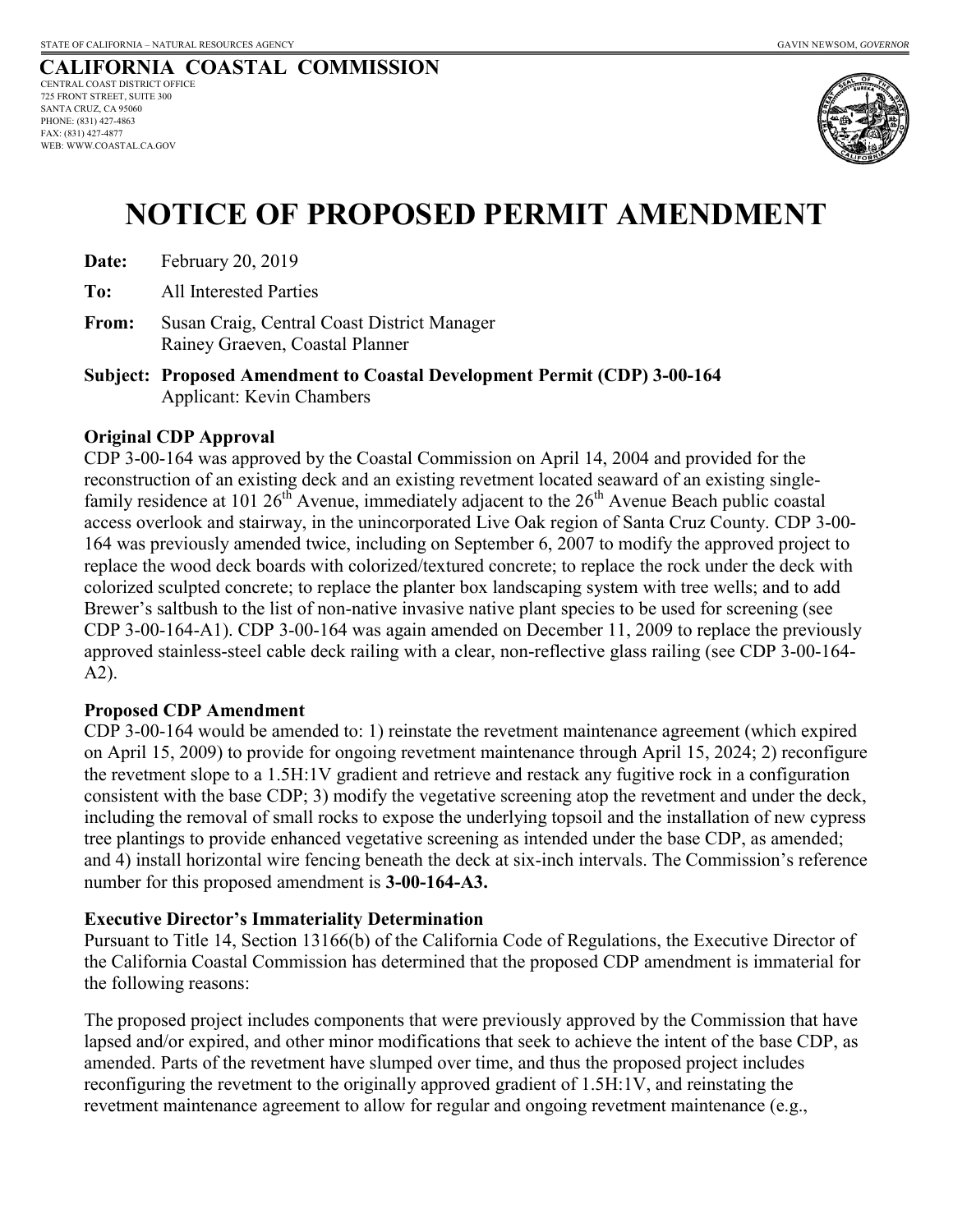### **NOTICE OF PROPOSED PERMIT AMENDMENT**

CDP 3-00-164 (Chambers Deck and Revetment) Proposed Amendment 3-00-164-A3 Page 2

restacking of displaced rock). The proposed modifications to the vegetative screening include the addition of horizontal wire fencing at six-inch intervals to prevent non-authorized people from accessing the area below the deck. The cypress trees will screen the area beneath the deck and the upper portion of the revetment, consistent with the requirements of the base CDP, as amended.<sup>1</sup> In sum, the proposed amendment will improve vegetative screening of the revetment and the area beneath the deck, and will open up additional beach area to the public via reconfiguring and restacking the revetment, consistent with the Commission's approval of the base CDP, as well as consistent with the Coastal Act and the certified Santa Cruz County Local Coastal Program.

### **Coastal Commission Review Procedure**

 $\overline{a}$ 

The CDP will be amended as proposed if no written objections are received in the Central Coast District office within ten working days of the date of this notice. If such an objection is received, the objection and the Executive Director's response to it will be reported to the Commission on Wednesday March 6, 2019, in Los Angeles. If three or more Commissioners object to the Executive Director's determination of immateriality at that time, then the application shall be processed as a material CDP amendment.

**If you have any questions about the proposal or wish to register an objection, please contact Rainey Graeven in the Central Coast District office.** 

<sup>&</sup>lt;sup>1</sup> The cypress trees are intended to replace the saltbush, which has provided for some screening of the below-deck and upper revetment areas, but has not provided continuous screening as required by the base CDP.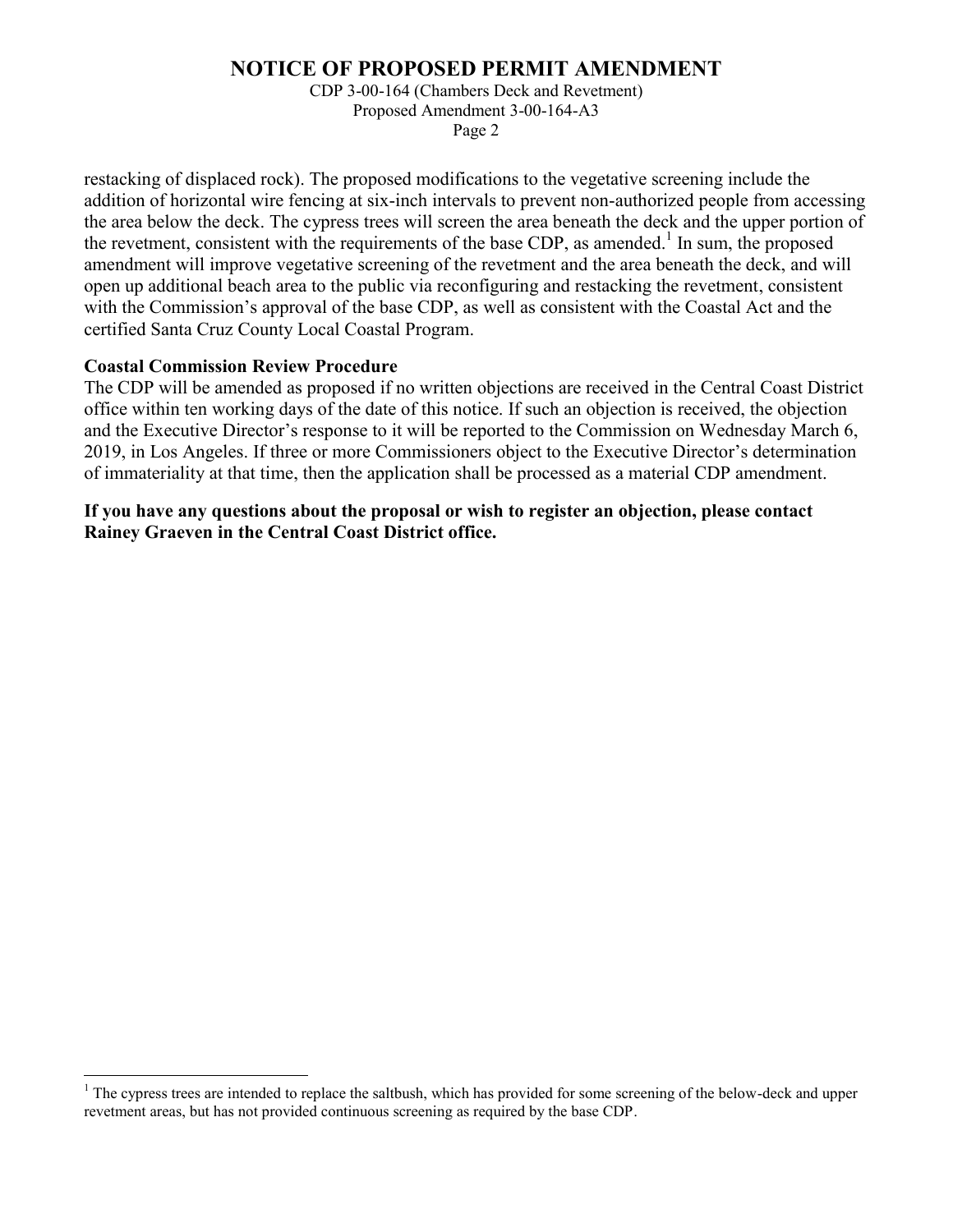

## California Coastal Commission EMERGENCY COASTAL DEVELOPMENT PERMIT Emergency CDP G-3-19-0003 (Moss Landing North Harbor Armoring) Issue Date: February 5, 2019 Page 1 of 4

This emergency coastal development permit (ECDP) authorizes installation of a riprap revetment along a portion of the shoreline adjacent to the Moss Landing North Harbor between the old launch ramp and the Elkhorn Yacht Club at 7881 Sandholdt Road in Moss Landing Harbor in the unincorporated community of Moss Landing, Monterey County (all as more specifically described in the Commission's ECDP file).

Based on the materials presented by the Permittee's consultant, Sea Engineering, Inc., sudden and severe erosion has eroded the shoreline to within six feet of the adjacent north harbor boat parking lot and to within approximately 15 feet of the foundation of the Elkhorn Yacht Club. Continued loss of shoreline material in this location, which could be exacerbated by the current winter storm season, could threaten wharf parking, boat launch activities, and the Elkhorn Yacht Club. The proposed emergency action includes the installation of 70 tons of riprap, extending for roughly 50 feet between the Elkhorn Yacht Club and the old boat launch, to prevent future erosion and undermining of the harbor parking lot and yacht club building. The situation represents a sudden unexpected occurrence demanding immediate action to prevent or mitigate loss or damage to life, health, and property. Therefore, the Executive Director of the California Coastal Commission hereby finds that: (a) An emergency exists that requires action more quickly than permitted by the procedures for administrative or ordinary CDPs, and that the development can and will be completed within 30 days unless otherwise specified by the terms of this ECDP; and

(b) Public comment on the proposed emergency development has been reviewed if time allows.

The emergency development is hereby approved, subject to the conditions listed on the attached pages.

District Manager, for John Ainsworth, Executive Director Susan Craze, Central Coast

Enclosure: Emergency Coastal Development Permit Acceptance Form

cc (via email): Linda Mcintyre, Moss Landing Harbor District Brandon Swanson, Monterey County Planning and Building Jacqueline Pearson-Meyer, National Marine Fisheries Service Jacob Martin, U.S. Fish and Wildlife Service Katerina Galacatos, U.S. Army Corps of Engineers Linda Connolly, CA Department of Fish & Wildlife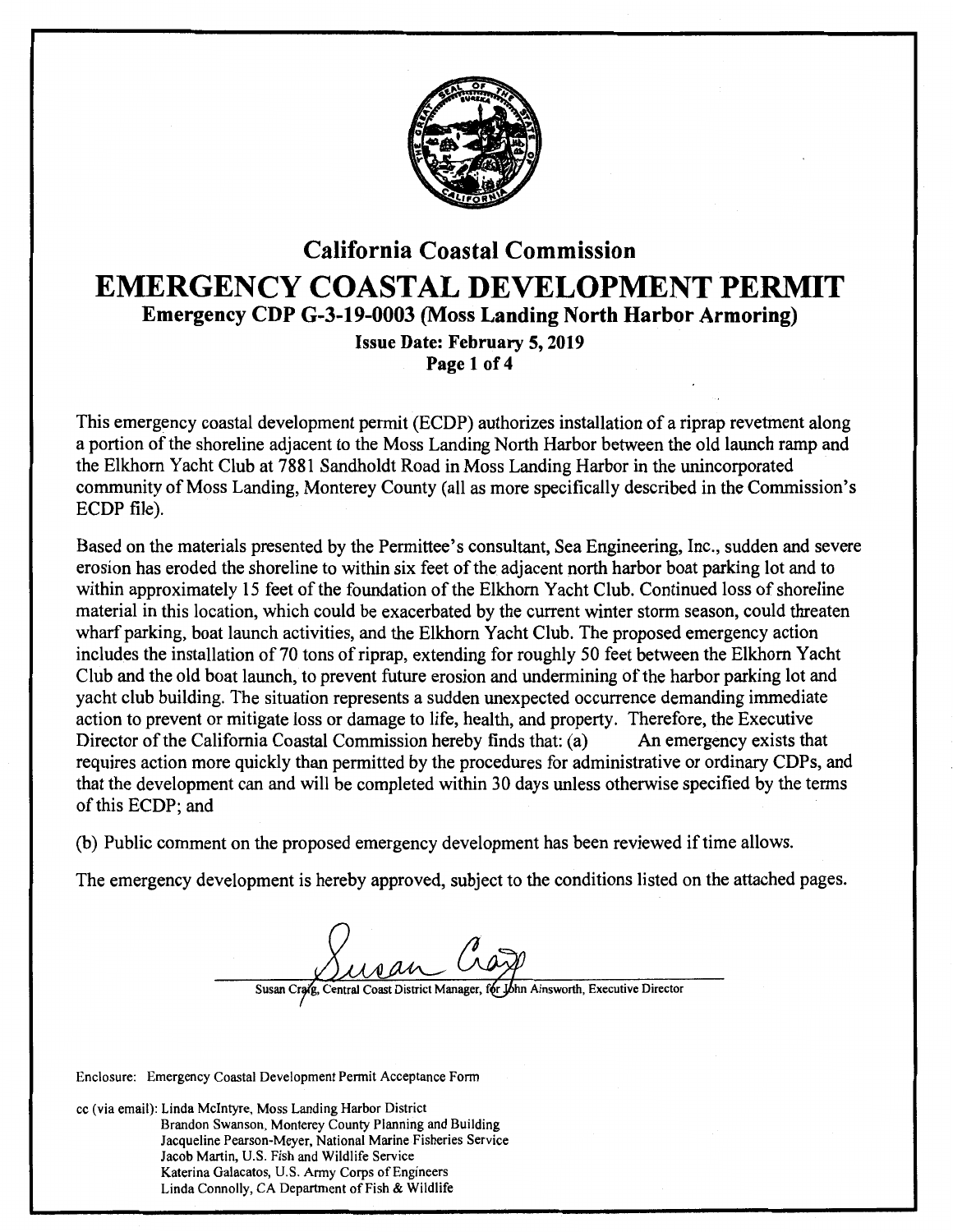### **Conditions of Approval**

- 1. The enclosed ECDP acceptance form must be signed by the Permittee and returned to the California Coastal Commission's Central Coast District Office within 15 days of the date of this permit (i.e., by February 20, 2019). This ECDP is not valid unless and until the acceptance form has been received in the Central Coast District Office.
- 2. Only that emergency development specifically described in this ECDP is authorized. Any additional and/or different emergency and/or other development requires separate authorization from the Executive Director and/or the Coastal Commission.
- 3. The emergency development authorized by this ECDP must be completed within 30 days of the date of this permit (i.e., by March 7, 2019) unless extended for good cause by the Executive Director.
- 4. The emergency development authorized by this ECDP is only temporary and is designed to abate the identified emergency, and shall be removed if it is not authorized by a regular CDP. Within 60 days of the date of this permit (i.e. by April 6, 20 19), the Permittee shall submit a complete application for a regular CDP to have the emergency development be considered permanent or for a different project designed to repair the site. (The CDP application may be found at: http://www.coastal.ca.gov/cdp/cdp-forms.html). The application shall include photos showing the project site before the emergency, during emergency project construction activities, and after the work authorized by this ECDP is complete. The deadline in this condition may be extended for good cause by the Executive Director.
- 5. In exercising this ECDP, the Permittee agrees to hold the California Coastal Commission harmless from any liabilities for damage to public or private properties or personal injury that may result from the project.
- 6. This ECDP does not obviate the need to obtain necessary authorizations and/or permits from other agencies (e.g., County of Monterey, U.S. Army Corps of Engineers, Central Coast Regional Water Quality Control Board, U.S. Fish & Wildlife Service, California Department of Fish & Wildlife, NOAA Fisheries, etc.). The Permittee shall submit to the Executive Director copies of all such authorizations and/or permits upon their issuance.
- 7. All emergency development shall be limited in scale and scope to that specifically identified in the Emergency Permit Application Form dated received in the Coastal Commission's Central Coast District Office on January 16, 2019.
- 8. All emergency development is limited to the least amount necessary to abate the emergency.
- 9. All emergency construction activities shall limit impacts to public access and to the Moss Landing Harbor to the maximum extent feasible including by, at a minimum, adhering to the following construction requirements (which may be adjusted by the Executive Director if such adjustments: (1) are deemed necessary due to extenuating circumstances; and (2) will not adversely impact coastal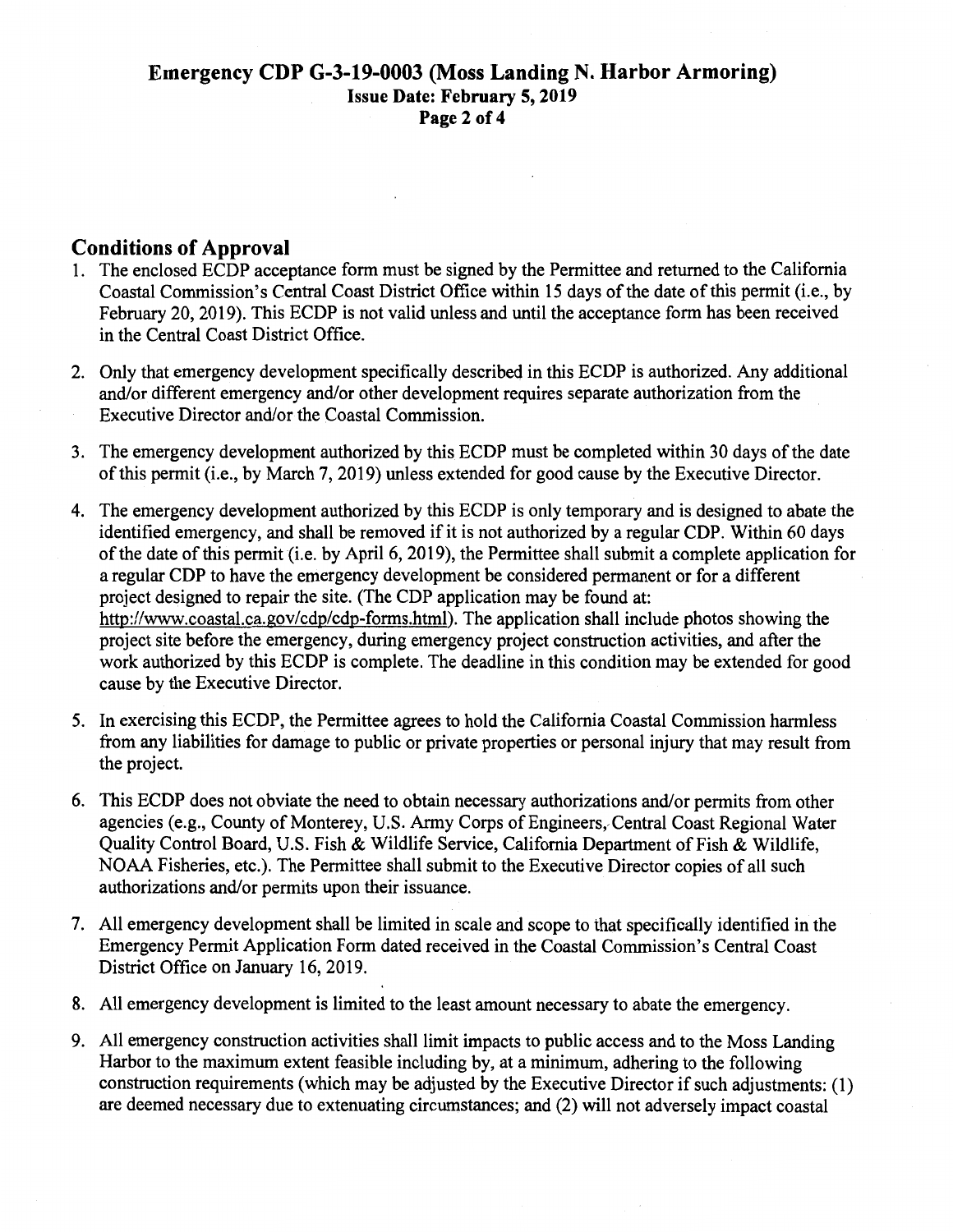### **Emergency CDP G-3-19-0003 (Moss Landing N. Harbor Armoring)**  Issue **Date: February 5, 2019**  Page 3 of 4

### resources):

- a. All work shall take.place between daybreak and 7 p.m. Lighting of the intertidal area is prohibited.
- b. Construction work and equipment operations shall not be conducted seaward of the mean high water line unless tidal waters have receded from the authorized work areas.
- c. Grading of intertidal areas shall be limited to that necessary to create the keyway for the revetment.
- d. Construction of the revetment and delivery of materials shall occur from the parking area above the work site.
- e. All construction and staging areas shall be minimized and demarked by temporary fencing designed to allow through public access and protect public safety to the maximum extent feasible. Construction (including but not limited to construction activities, and materials and/or equipment storage) is prohibited outside of the defined construction, staging, and storage areas.
- f. The construction site shall maintain good construction site housekeeping controls and procedures (e.g., clean up all leaks, drips, and other spills immediately; keep materials covered and out of the rain (including covering exposed piles of soil and wastes); dispose of all wastes properly, place trash receptacles on site for that purpose, and cover open trash receptacles during wet weather; remove all construction debris from the beach; etc.).
- g. All construction activities that result in discharge of materials, polluted runoff, or wastes to the adjacent marine environment are prohibited. Equipment washing, refueling, and/or servicing shall not take place within 20 feet of the shoreline. Any erosion and sediment controls used shall be in place prior to the commencement of construction as well as at the end of each work day.
- h. All shoreline access points impacted by construction activities shall be restored to their preconstruction condition or better within three days of completion of construction.
- 1. All contractors shall ensure that work crews are carefully briefed on the importance of observing the construction precautions given the sensitive work environment. Construction contracts shall contain appropriate penalty provisions sufficient to offset the cost of retrieval/clean-up of foreign materials not properly contained and/or remediation to ensure compliance with this ECDP otherwise.
- j. The Permittee shall notify planning staff of the Coastal Commission's Central Coast District Office immediately upon completion of construction and required shoreline-area restoration activities.
- 10. Copies of this ECDP shall be maintained in a conspicuous location at the construction job site at all times, and such copies shall be available for public review on request. All persons involved with the construction shall be briefed on the content and meaning of this ECDP, and the public review requirements applicable to it, prior to commencement of construction.